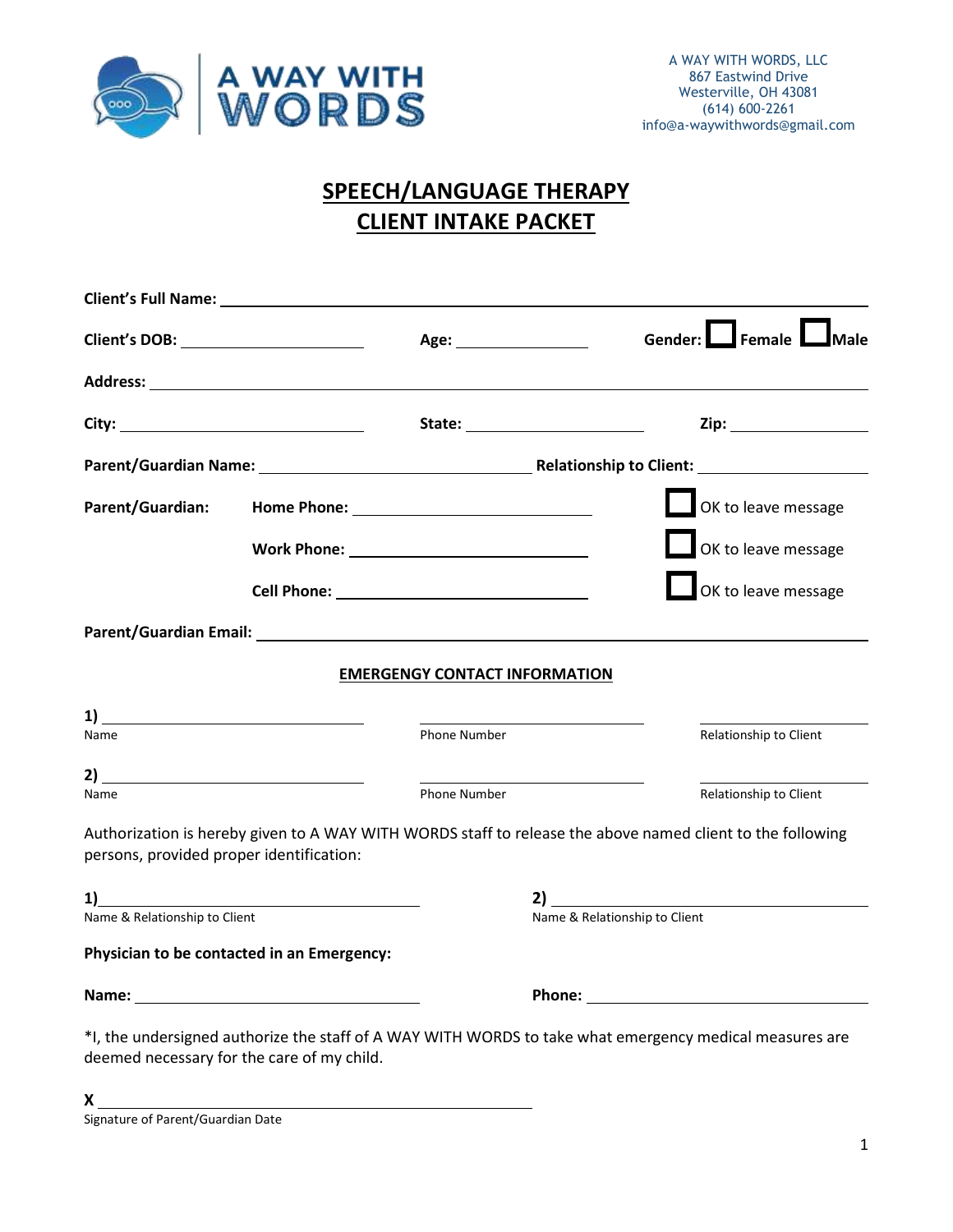# **Case History**

| <b>Client History &amp; Concerns:</b>                                                                                                                                                                                                                                         |                    |            |                            |      |
|-------------------------------------------------------------------------------------------------------------------------------------------------------------------------------------------------------------------------------------------------------------------------------|--------------------|------------|----------------------------|------|
| Child's Current Health Status (please circle one):                                                                                                                                                                                                                            | Excellent          | Good       | Fair                       | Poor |
| Date of most recent physical examination or doctor's visit: ____________________                                                                                                                                                                                              |                    |            |                            |      |
| Does your child have any medical conditions or diagnosis(s)?:   Ves                                                                                                                                                                                                           |                    |            | <b>No</b>                  |      |
|                                                                                                                                                                                                                                                                               |                    |            |                            |      |
|                                                                                                                                                                                                                                                                               |                    |            |                            |      |
| Does your child have identified allergies?:<br>If yes, please list: 1999 and 2008 and 2009 and 2009 and 2009 and 2009 and 2009 and 2009 and 2009 and 2009 and                                                                                                                 | $\Box$ Yes         | $\Box$ No  |                            |      |
| Has your child had a history of any of the following: Chicken Pox, Measles, Scarlet Fever, Pneumonia,<br>Influenza, Asthma, Hay Fever, Seizures, Asthma, Mumps, High Fevers, Whooping Cough, Ear Infections,<br>Meningitis, Respiratory Illness.<br>Yes<br>$\vert$ $\vert$ No |                    |            |                            |      |
| Surgeries/Infection (i.e. tonsils removed, adenoids removed)?: $\Box$ Yes $\Box$ No<br>If yes, please list surgery and when it occurred: ______________________________                                                                                                       |                    |            |                            |      |
| Hearing:                                                                                                                                                                                                                                                                      |                    |            |                            |      |
| Does your child have a history of ear infections?:<br>If yes, how many?: ________ Age of first occurrence?: _________                                                                                                                                                         | $\blacksquare$ Yes | $\Box$ No  | When was last occurrence?: |      |
| Has your child ever had pressure equalizing (PE) tubes inserted?:<br>If yes, when were they inserted?: __________ In both ears?: __________ Currently still in place?: _______                                                                                                |                    | $\Box$ Yes | $\bigsqcup$ No             |      |
| Has your child's hearing ever been screened or tested? : $\Box$ Yes<br>If yes, results:                                                                                                                                                                                       |                    | $\Box$ No  |                            |      |
|                                                                                                                                                                                                                                                                               |                    |            |                            |      |
| Prenatal/Birth/Delivery:                                                                                                                                                                                                                                                      |                    |            |                            |      |

**Were there any complications prior to, during, and/or related to your child's birth** (including feeding)?<br>
Yes 
I No  $\Box$  No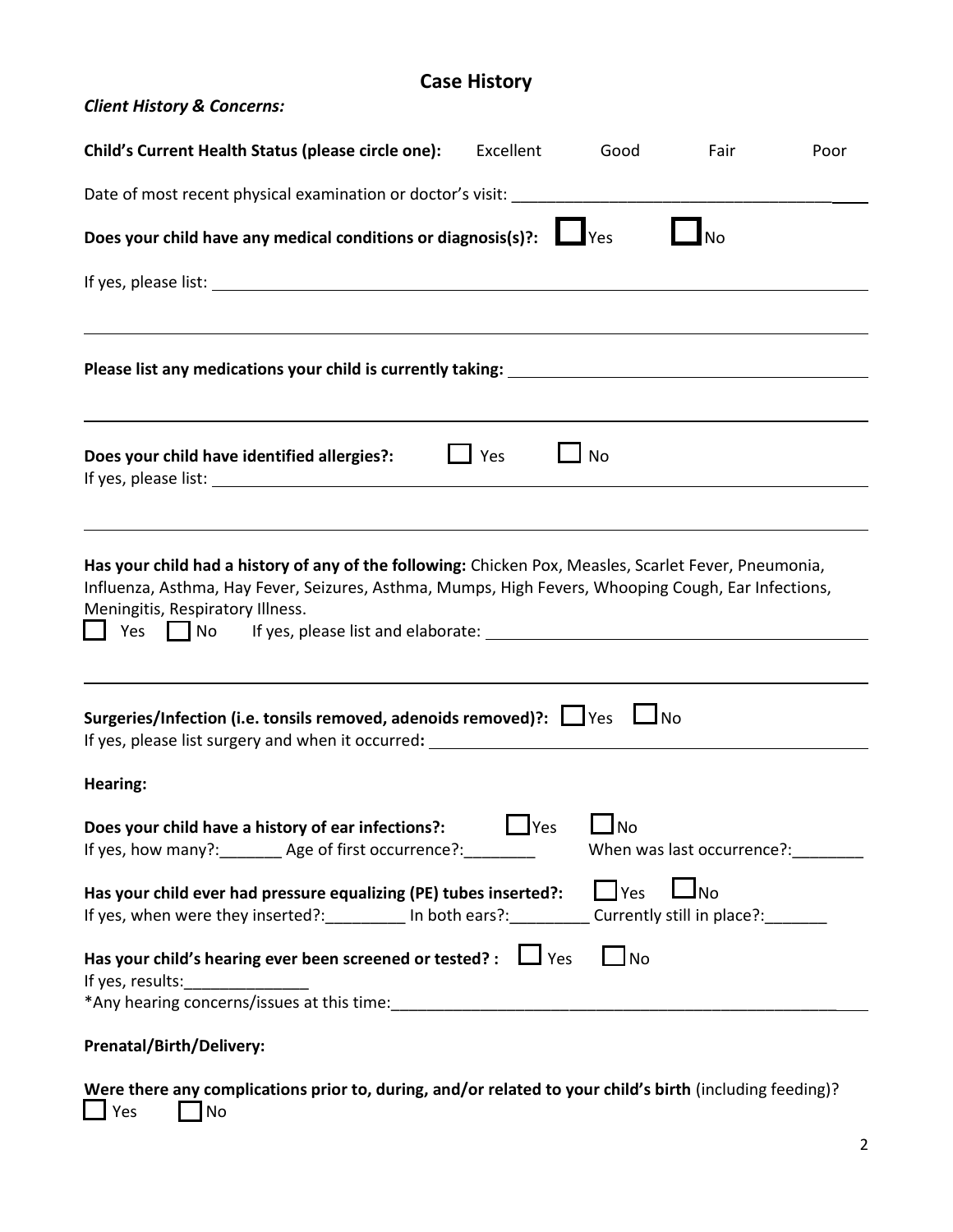| If yes, please elaborate:                                                                                                                                                                                                                        |                                                                                                                                                                                                                                |
|--------------------------------------------------------------------------------------------------------------------------------------------------------------------------------------------------------------------------------------------------|--------------------------------------------------------------------------------------------------------------------------------------------------------------------------------------------------------------------------------|
| Did your child attain Developmental Milestones at appropriate/indicated ages?:                                                                                                                                                                   | No<br>Yes                                                                                                                                                                                                                      |
| <b>School History (if appropriate):</b>                                                                                                                                                                                                          |                                                                                                                                                                                                                                |
| School Name: Name and School Name and School Name and School Name and School Inc.                                                                                                                                                                | Grade Level: New York Change of the Change of the Change of the Change of the Change of the Change of the Change of the Change of the Change of the Change of the Change of the Change of the Change of the Change of the Chan |
| Does your child have an IEP or 504 Plan?: Yes No                                                                                                                                                                                                 |                                                                                                                                                                                                                                |
|                                                                                                                                                                                                                                                  |                                                                                                                                                                                                                                |
| <b>Speech History:</b><br>Has your child ever had his/her speech and language skills evaluated in the past?: $\Box$ Yes                                                                                                                          | <b>No</b>                                                                                                                                                                                                                      |
|                                                                                                                                                                                                                                                  |                                                                                                                                                                                                                                |
| Has your child ever received speech and language therapy in the past?:     Yes                                                                                                                                                                   | No                                                                                                                                                                                                                             |
|                                                                                                                                                                                                                                                  |                                                                                                                                                                                                                                |
| Has your child ever received any special other therapies (i.e., $OT$ , $PT$ )?: $\Box$ Yes                                                                                                                                                       | No                                                                                                                                                                                                                             |
|                                                                                                                                                                                                                                                  |                                                                                                                                                                                                                                |
| Is there a family history of speech-language disorders?: Yes No                                                                                                                                                                                  | If yes, please elaborate (provide relationship to client, speech-language disorder, etc.):                                                                                                                                     |
| Please complete the following with a brief description of your concerns for your child's development and<br>functioning in the following areas.                                                                                                  |                                                                                                                                                                                                                                |
| Language - uses words and sentences expected of his/her<br>age, uses and understands age-appropriate grammar and<br>vocabulary, uses language to get<br>basic wants and needs met, understands what is said to<br>him/her and follows directions | <b>CONCERN AT THIS TIME?</b><br><b>YES</b><br><b>NO</b><br>IF YES, PLEASE EXPLAIN:                                                                                                                                             |
| Social Skills - participates in conversation, uses<br>appropriate eye contact, uses and understands nonverbal<br>language, seeks out interaction with others, understands<br>the perspective of others                                           | <b>CONCERN AT THIS TIME?</b><br><b>YES</b><br><b>NO</b><br>IF YES, PLEASE EXPLAIN:                                                                                                                                             |
| Play Skills - plays with a wide variety of toys and plays<br>with other children in an age appropriate manner                                                                                                                                    | <b>CONCERN AT THIS TIME?</b><br><b>YES</b><br><b>NO</b><br>IF YES, PLEASE EXPLAIN:                                                                                                                                             |
| Articulation - produces sounds when speaking in an age<br>appropriate manner and is easily understood by others                                                                                                                                  | <b>CONCERN AT THIS TIME?</b><br><b>YES</b><br><b>NO</b><br>IF YES, PLEASE EXPLAIN:                                                                                                                                             |
| Feeding - eats a wide range of foods from all food groups                                                                                                                                                                                        | <b>CONCERN AT THIS TIME?</b><br><b>YES</b><br><b>NO</b>                                                                                                                                                                        |

IF YES, PLEASE EXPLAIN:

and tries new foods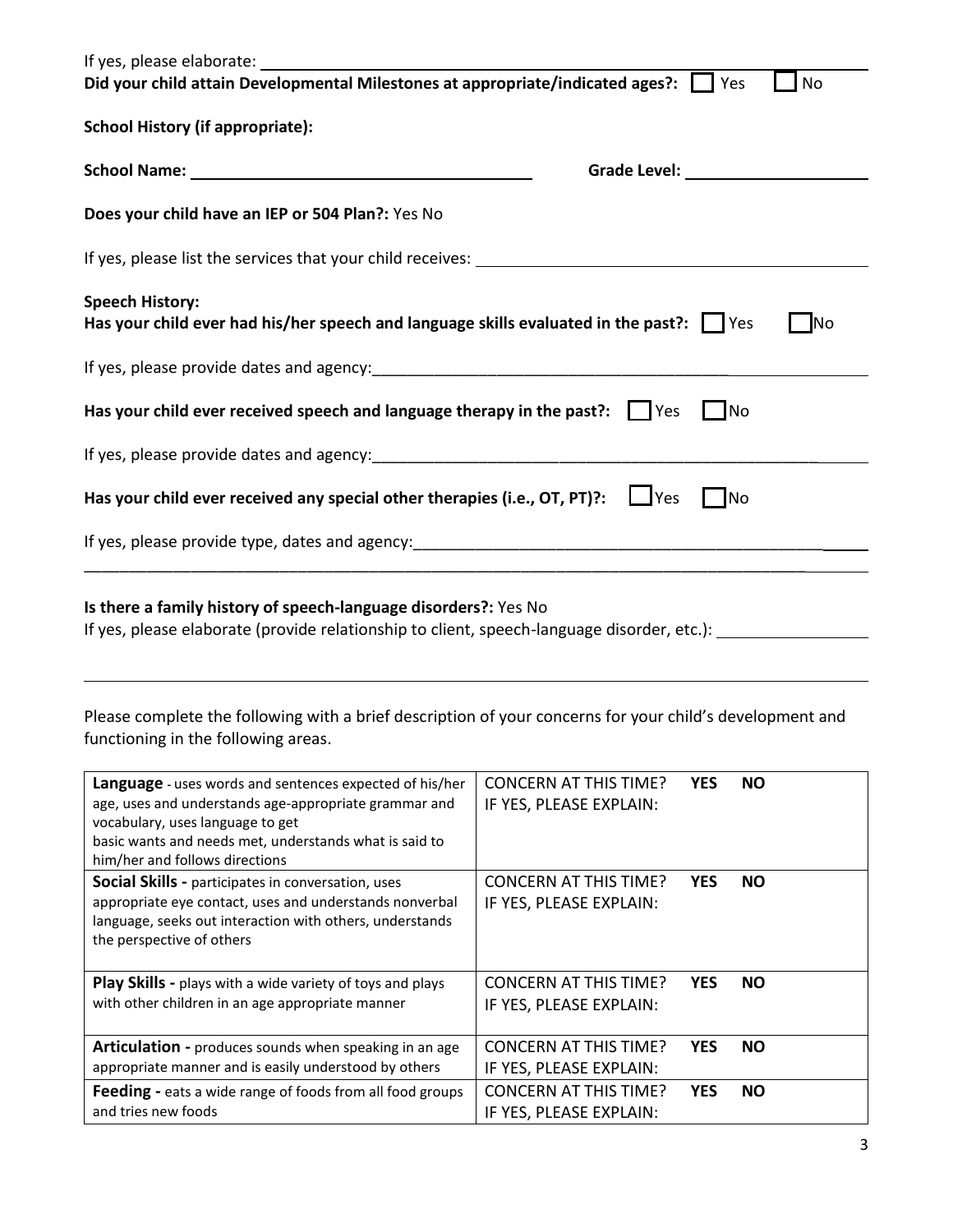| with little difficulty, eats with age appropriate utensils, has<br>no difficulty chewing and swallowing                                                                                                                    |                                                         |            |           |  |
|----------------------------------------------------------------------------------------------------------------------------------------------------------------------------------------------------------------------------|---------------------------------------------------------|------------|-----------|--|
| <b>Behavior</b> - transitions between activities, follows rules<br>and social expectations, handles disagreements and<br>problems in age-appropriate ways                                                                  | <b>CONCERN AT THIS TIME?</b><br>IF YES, PLEASE EXPLAIN: | YES        | NO.       |  |
| Sensory - tolerates sensory input from the environment,<br>including, but not limited to a variety of sounds, light,<br>smells, touch, and movements. Does not have issues with<br>clumsiness, or the ability to sit still | <b>CONCERN AT THIS TIME?</b><br>IF YES, PLEASE EXPLAIN: | <b>YFS</b> | <b>NO</b> |  |

#### **What are your child's strengths?**

#### **What are your child's interests/motivators/favorite toys?**

**In what areas do you need assistance to best support your child in his/her home, school, and community?** 

#### **Additional Pertinent Information:**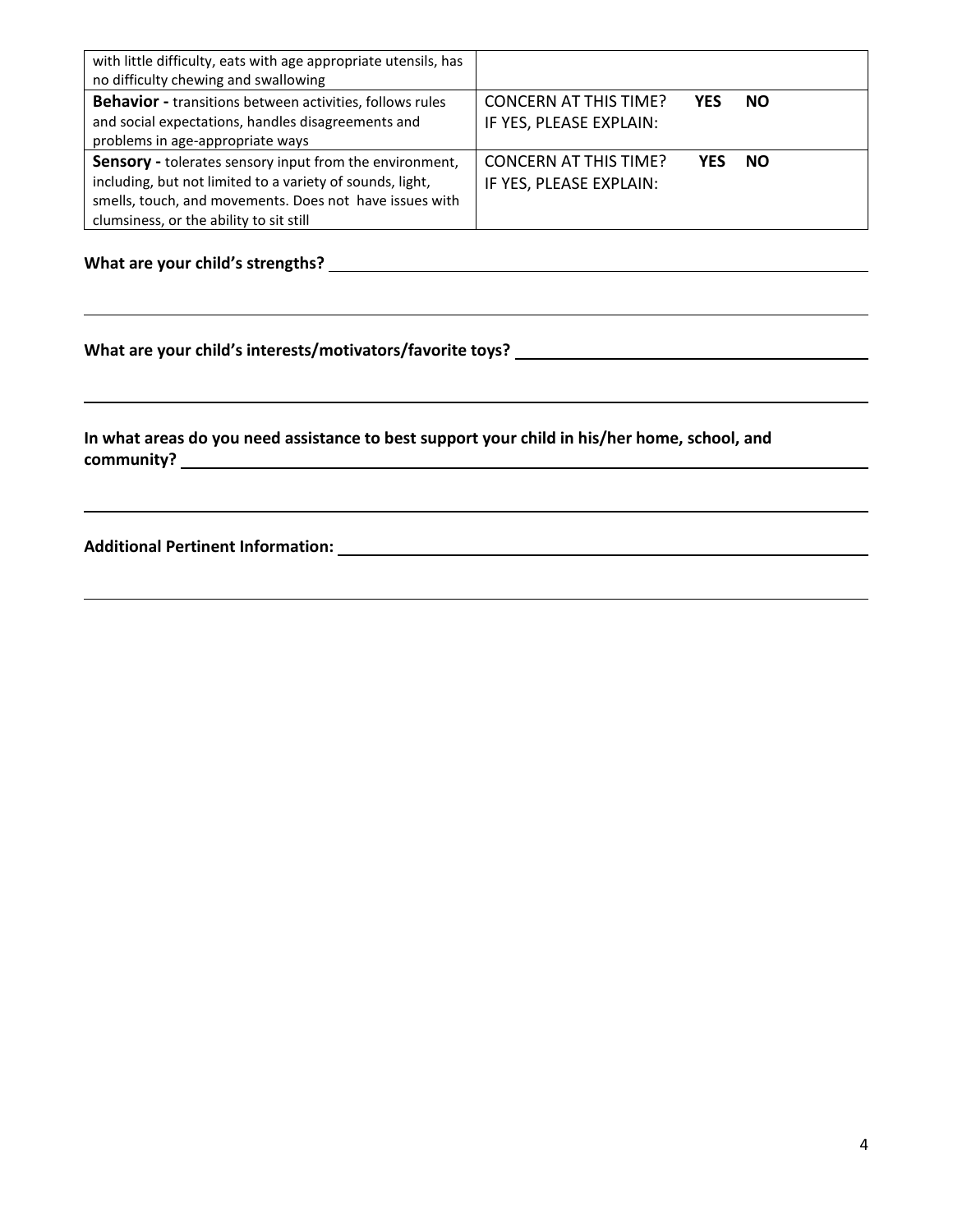# **Attendance/Cancellation Policy**

At A WAY WITH WORDS, LLC, it is understood that at times, therapy sessions need to be cancelled due to illness, family emergencies, vacations, weather, etc. If you must cancel an appointment that you have scheduled, please directly contact A WAY WITH WORDS, LLC immediately (via phone or email). Except under emergency circumstances, all appointments cancelled with less than *24 hours notice* will be subject to a \$50 service fee. In the event that you arrive late for an appointment, A WAY WITH WORDS, LLC will do its best to see your child, however the appointment may be shortened due to time constraints; the full session fee still applies. Please note that most funding agencies will not reimburse for missed appointments and you will remain responsible for these charges.

In the event that a therapist must cancel a session, every effort will be made to schedule a make-up session for your child. When you must cancel a session in advance, the therapist will attempt, with no guarantee, to schedule a make-up session for your child.

If a client is unable to maintain 75% attendance for scheduled sessions, he/she may be discharged from therapy services; 2 "no call-no shows"/failure to contact A WAY WITH WORDS, LLC regarding a session cancellation also results in discharge from therapy services.

I, the contract of the contract of the contract of the contract of the contract of the contract of the contract of the contract of the contract of the contract of the contract of the contract of the contract of the contrac

state that I have received a copy of A WAY WITH WORDS, LLC's Attendance and Cancellation policy, have read, and understand all contents and expectations outlined within.

**X** 

Parent/caregiver Signature **Date** Date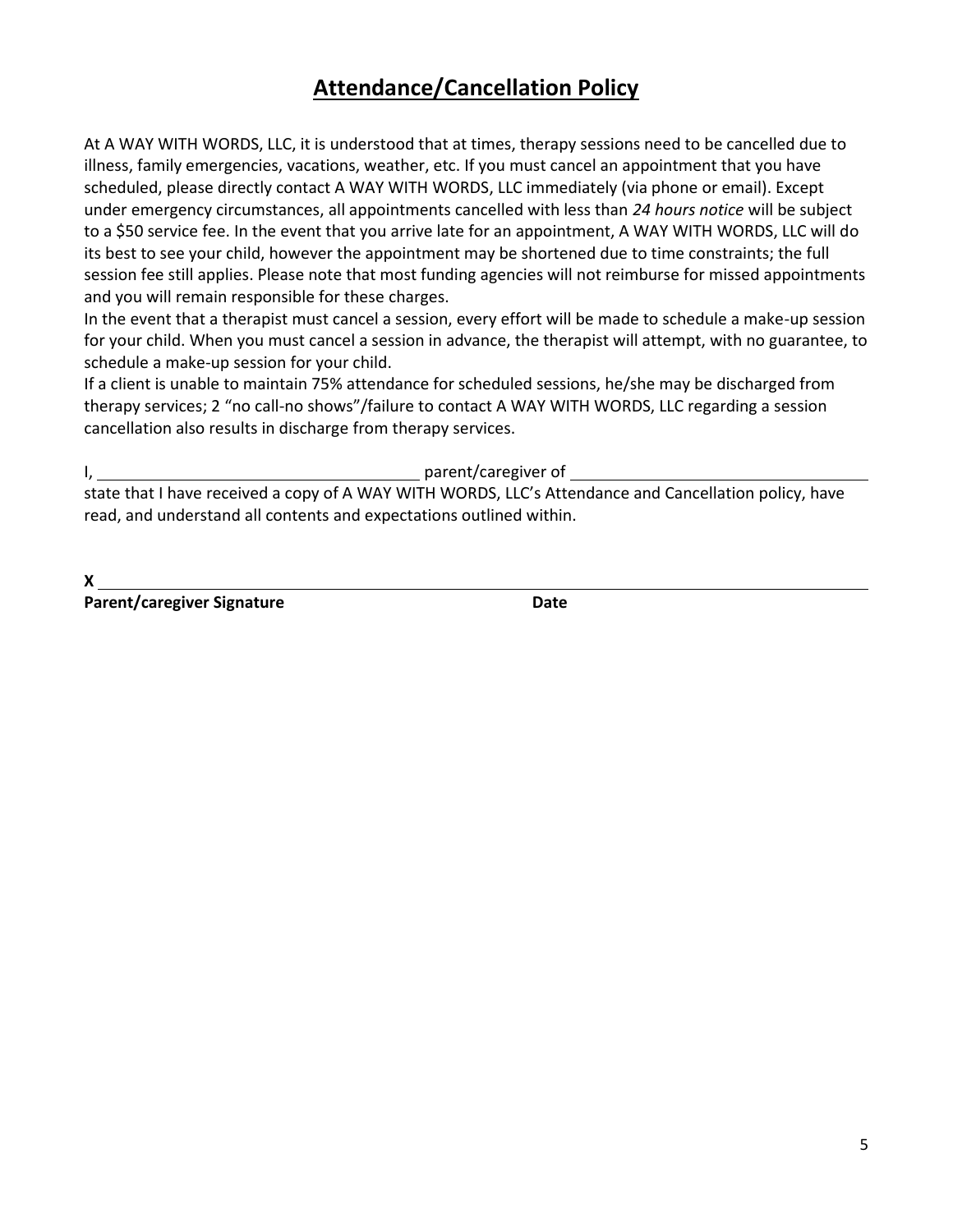# **Payment Policy**

I, \_\_\_\_\_\_\_\_\_\_\_\_\_\_\_\_\_\_\_\_\_\_\_\_\_\_\_\_\_\_\_\_, parent/caregiver of \_\_\_\_\_\_\_\_\_\_\_\_\_\_\_\_\_\_\_\_\_\_\_\_\_\_\_\_\_\_\_\_, select to use the following funding source(s) to cover fees incurred at A WAY WITH WORDS, LLC.

### **SPEECH LANGUAGE THERAPY SERVICES:**

| Self/Private Pay                                            |  |
|-------------------------------------------------------------|--|
| Delaware County Board of Developmental Disabilities (DCBDD) |  |
| Autism Scholarship/Jon Peterson Scholarship                 |  |
| Other - Please indicate:                                    |  |

### **Party Responsible for Payment:**

I, 1. Authorize the release of any payment and medical information necessary to process my or my family member's claim and related claims. I hereby authorize payment directly to A WAY WITH WORDS, LLC of the benefits otherwise payable to me for all professional services.

Signature of Parent/Guardian Date

\*Required only if using third party funding sources for therapy services

A WAY WITH WORDS, LLC will always inform you of the charges prior to providing any type of clinical service. A schedule of fees can be obtained from A WAY WITH WORDS, LLC at any time. Fees apply to various types of services including direct client contact (clinic based or offsite), phone consultations, travel, and consultation with other professionals.

The person who completes the Party Responsible for Payment section is responsible for payment of all services rendered. In most cases, payment is due at the time services are rendered unless you have made other arrangements in advance (which will be documented in writing). For children scheduled for individual therapy without a parent present, payment should be made in advance or be sent with the child (services will not be provided otherwise). Accounts more than 30 days overdue will be subject to a \$20 late fee and 5% interest charge. Accounts more than 60 days overdue will be sent to collection. For clients seeking thirdparty reimbursement, please be aware that you are ultimately responsible for the payment of services rendered. In the event that your third party funding source denies payment (including recoupment) or does not remit payment within 45 days, the client will be responsible for payment of all services rendered. A WAY WITH WORDS, LLC may at times provide discounts or fee waivers for families with extenuating circumstances; however, it is the client's responsibility to ensure that acceptance of such fee reductions will not adversely affect third-party payment obligation.

I, etc. and the contract of the parent/caregiver of the contract of the contract of the contract of the contract of the contract of the contract of the contract of the contract of the contract of the contract of the contra

state that I have received a copy of A WAY WITH WORDS, LLC's Payment policy, have read, and understand all contents and expectations outlined within.

**X**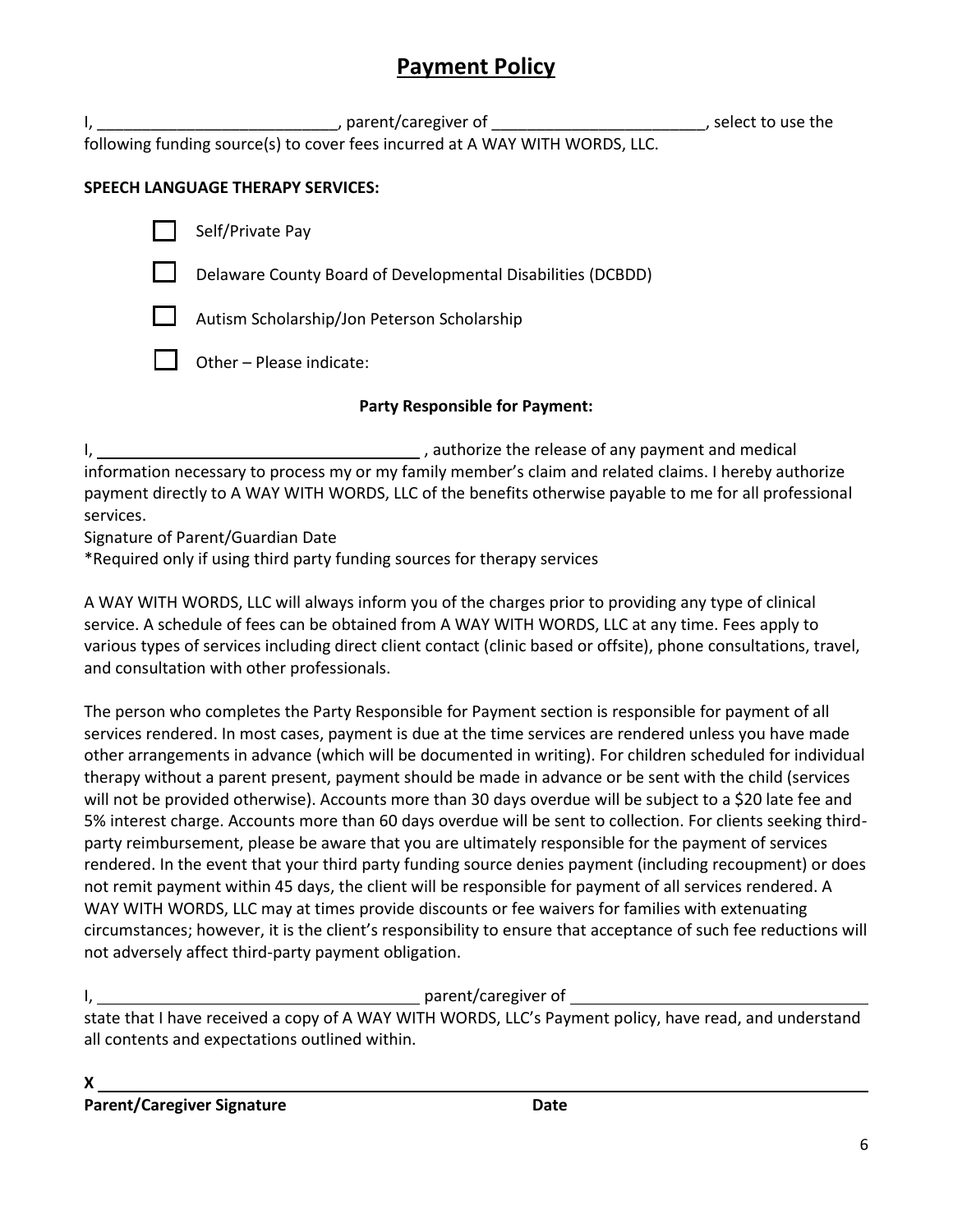## **Authorization for Release of Information Form**

Completion of this form will serve as written permission for A WAY WITH WORDS, LLC to communicate with the individuals and/or agencies you have listed below. Communication with those you identify allows for the release and reception of information which includes but is not limited to evaluations, progress reports, session notes, etc. This type of communication allows for the coordination [among other professionals] of services, techniques, and treatment strategies; updates about progress toward goals and; the ability to provide continuity of services.

**Client Name: Date: Date: Date: Date: Date: Date: Date: Date: Date: Date: Date: Date: Date: Date: Date: Date: Date: Date: Date: Date: Date: Date: Date: Date: Date: Date:** 

**I hereby give authorization to A WAY WITH WORDS, LLC to release or receive information to/from the following: (list names and contact information of individuals and/or agencies – i.e. schools, hospitals, primary care physicians, etc.):** 

Communication to/from these individuals may occur in a variety of ways (in person, phone conversations, email, fax transmittals, etc.) and may include information from the patient's medical record, for example, speech-language evaluation results or effective speech-language therapy strategies and techniques. Please know you have the right to restrict *how* information about you or your child is shared. Kindly indicate any restrictions you wish to request regarding how information about you or your child is shared with the above named individuals and/or agencies.

I do not have any restrictions with how information is shared. I wish to apply the following restrictions (i.e. phone calls only, no emails, etc):

This authorization will be considered valid throughout the course of treatment unless otherwise requested by the patient and/or guardian(s).

| X                                 |                                |
|-----------------------------------|--------------------------------|
| <b>Parent/Caregiver Signature</b> | Date                           |
| <b>Printed Name:</b>              | <b>Relationship to client:</b> |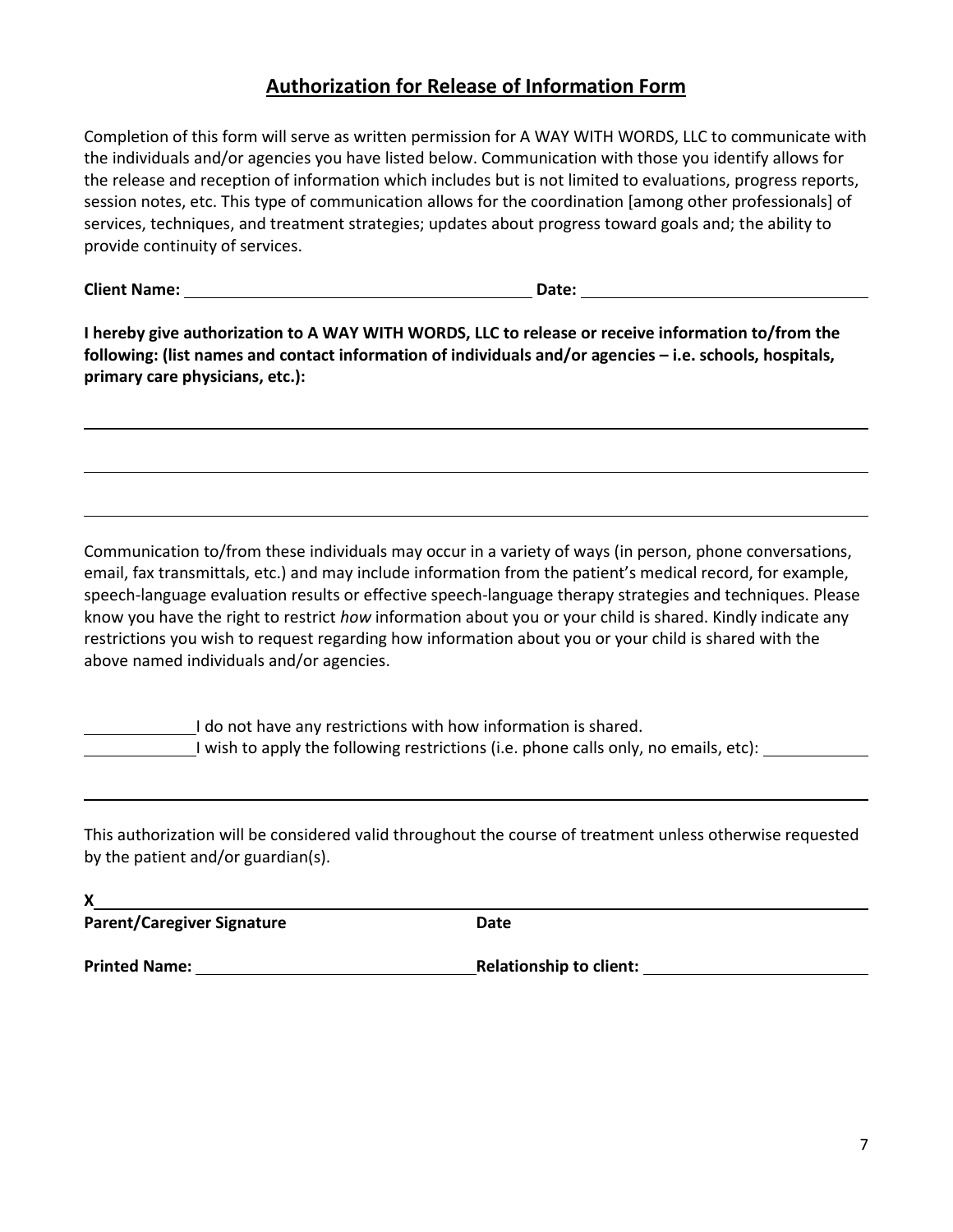#### **Photo/Video/Multimedia Release Form**

I, the undersigned, hereby grant A WAY WITH WORDS, LLC permission to make videotapes, multimedia, still pictures, and sound recordings, separately or in combination of my child, \_\_\_\_\_\_\_\_\_\_\_\_\_\_\_\_\_\_\_\_\_\_\_\_\_\_. I also give A WAY WITH WORDS, LLC permission to use the finished videotapes, multimedia, still pictures, and/or sound recordings for presentation and teaching purposes. Further, I relinquish and give to A WAY WITH WORDS, LLC all rights, title, and interest I may have in the finished videotapes, multimedia, still pictures, and/or sound recordings, negatives, prints, reproductions, and copies of the originals, negatives, recording duplicates, and prints for educational or instructional purposes only. Additional confirmation will be made if photographs, videotapes, multimedia, or recordings are to be used

for promotional purposes.

**Child's printed name** 

**X Parent/Caregiver Signature data assists that control of the Date**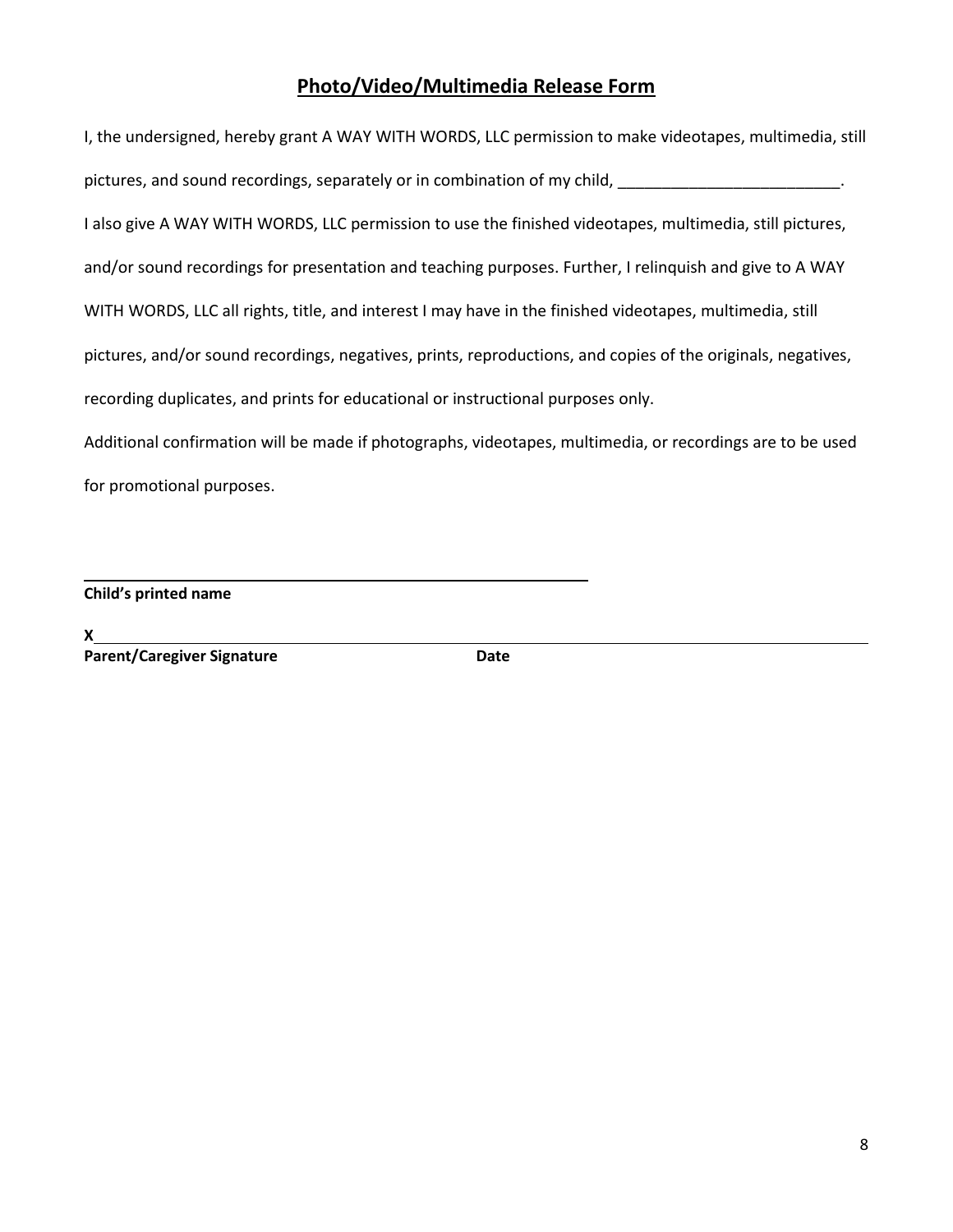# **Policies and Procedures**

## **Attendance/Cancellation:**

At A WAY WITH WORDS, LLC, it is understood that at times, therapy sessions need to be cancelled due to illness, family emergencies, vacations, weather, etc. If you must cancel an appointment that you have scheduled, please directly contact A WAY WITH WORDS, LLC immediately (via phone or email). Except under emergency circumstances, all appointments cancelled with less than *24 hours notice* will be subject to a \$50 service fee. In the event that you arrive late for an appointment, A WAY WITH WORDS, LLC will do its best to see your child, however the appointment may be shortened due to time constraints; the full session fee still applies. Please note that most funding agencies will not reimburse for missed appointments and you will remain responsible for these charges.

In the event that a therapist must cancel a session, every effort will be made to schedule a make-up session for your child. When you must cancel a session in advance, the therapist will attempt, with no guarantee, to schedule a make-up session for your child.

If a client is unable to maintain 75% attendance for scheduled sessions, he/she may be discharged from therapy services; 2 "no call-no shows"/failure to contact A WAY WITH WORDS, LLC regarding a session cancellation also results in discharge from therapy services.

# **Confidentiality:**

Your privacy is very important to A WAY WITH WORDS, LLC. I strongly recommend that you review the Notice of Privacy Policy for important details regarding policies for maintaining confidentiality. In particular, you should be aware that A WAY WITH WORDS, LLC will only contact you via means that you have specifically authorized in your new client paperwork. If you would like me to exchange information with persons other than yourself, an Authorization for Release of Information form must be completed (included in the client intake packet).

### **Fees:**

A WAY WITH WORDS, LLC will always inform you of the charges prior to providing any type of clinical service. A schedule of fees can be obtained from A WAY WITH WORDS, LLC at any time. Fees apply to various types of services including direct client contact (clinic based or offsite), phone consultations, travel, and consultation with other professionals.

### **Payment:**

The person who completes the Party Responsible for Payment section is responsible for payment of all services rendered. In most cases, payment is due at the time services are rendered unless you have made other arrangements in advance (which will be documented in writing). For children scheduled for individual therapy without a parent present, payment should be made in advance or be sent with the child (services will not be provided otherwise). Accounts more than 30 days overdue will be subject to a \$20 late fee and 5% interest charge. Accounts more than 60 days overdue will be sent to collection. For clients seeking thirdparty reimbursement, please be aware that you are ultimately responsible for the payment of services rendered. In the event that your third party funding source denies payment (including recoupment) or does not remit payment within 45 days, the client will be responsible for payment of all services rendered. A WAY WITH WORDS, LLC may at times provide discounts or fee waivers for families with extenuating circumstances; however, it is the client's responsibility to ensure that acceptance of such fee reductions will not adversely affect third-party payment obligation.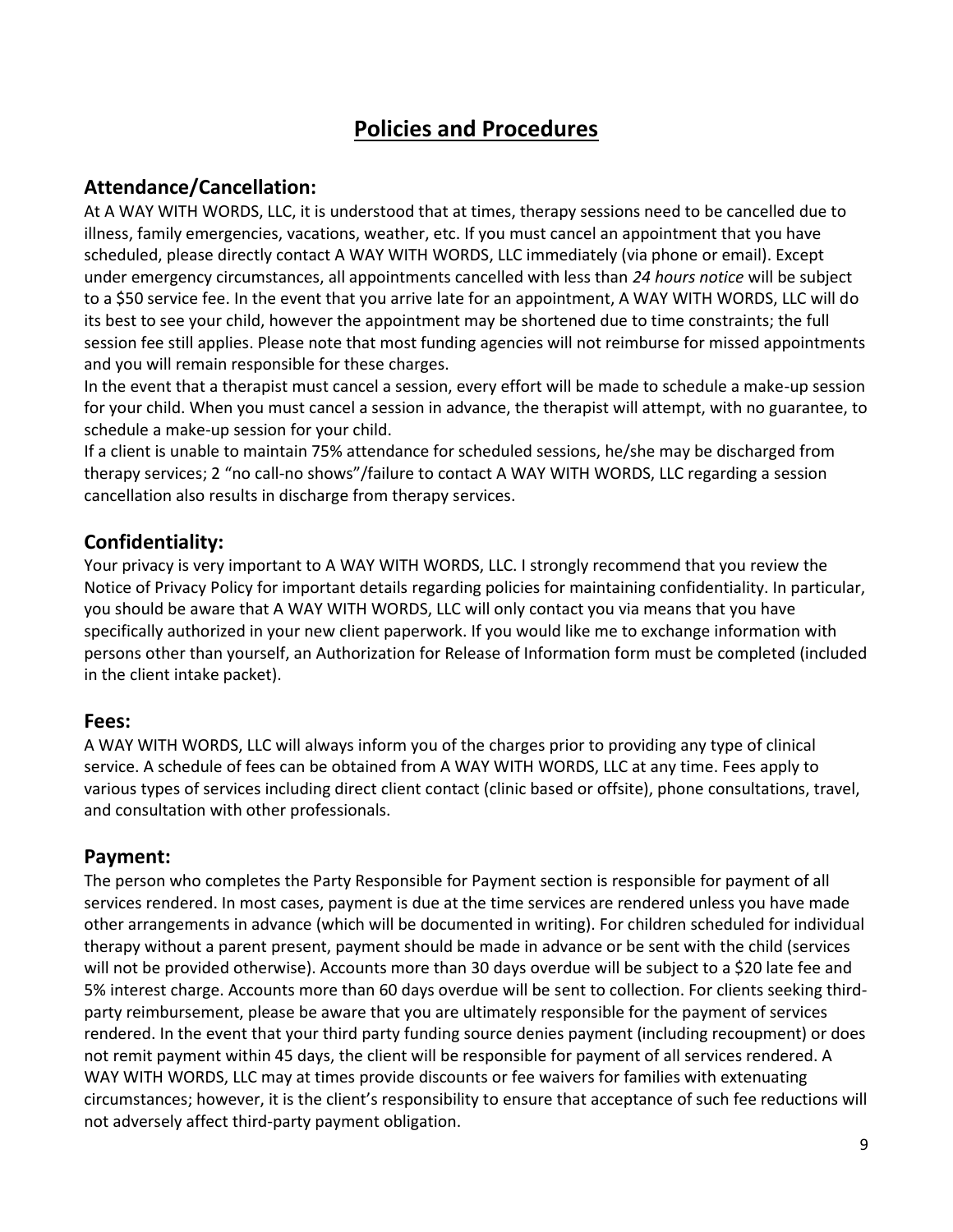#### **Health Insurance:**

A WAY WITH WORDS, LLC does not currently participate with insurance companies. As a result, A WAY WITH WORDS, LLC does not accept payment through insurance or managed care companies; further, we do not bill them. We are able to provide receipts, though, which you can personally submit to your insurance company for possible reimbursement for out-of-network outpatient speech therapy. Please be advised that many health insurance plans have limited coverage for speech-language pathology services. A WAY WITH WORDS, LLC recommends that you contact your insurance company to discuss the limits of your coverage.

## **Termination of Services:**

In the event that you do not keep your financial obligations to A WAY WITH WORDS, LLC and remain delinquent on your account for more than 60 days, services will be suspended until payment is received. Services may also be terminated if it is determined that continued participation will be a detriment to the child or their family.

# **Health:**

Help and cooperation is required in order to maintain a healthy environment. A child must be temperaturefree for 24 hours before returning to therapy. If your child has vomiting and/or diarrhea, he/she should not return to therapy until 24 hours have passed since the last episode of the same. Children will not be seen if any of the following is present:

- Too ill or uncomfortable to function in the therapy setting;
- Continual runny nose;
- Thick or discolored nasal discharge;
- Excessive sneezing or coughing and mucus-producing cough;
- An elevated temperature.

I, parent/caregiver of

state that I have received a copy of A WAY WITH WORDS, LLC's Policies and Procedures, have read, and understand all contents and expectations outlined within.

**X** 

**Parent/Caregiver Signature**  Date **Date**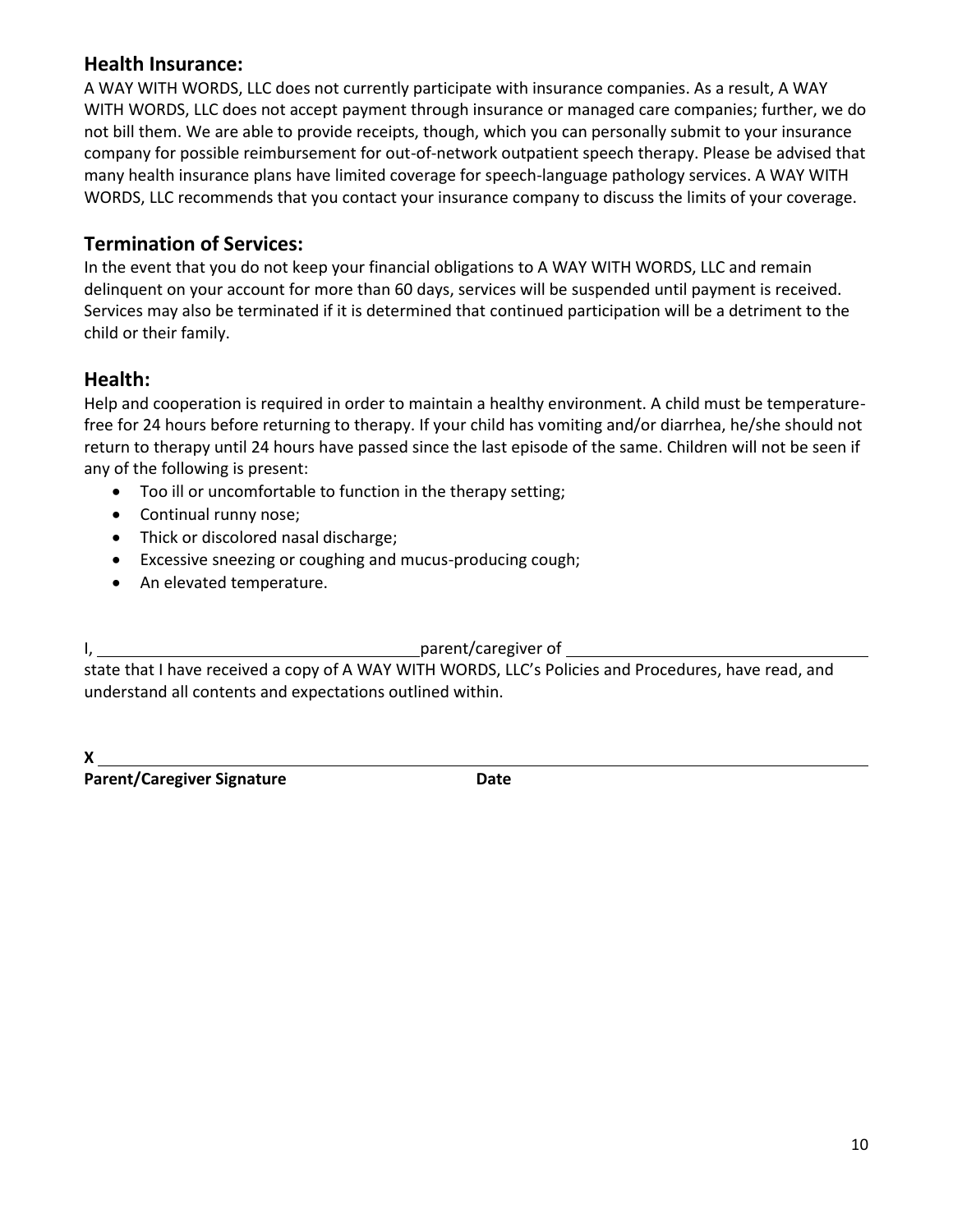### **Privacy Rights HIPAA Notice of Privacy Practices A WAY WITH WORDS, LLC**

THIS NOTICE DESCRIBES HOW MEDICAL INFORMATION ABOUT YOU MAY BE USED AND DISCLOSED AND HOW YOU CAN GET ACCESS TO THIS INFORMATION. PLEASE REVIEW IT CAREFULLY.

This Notice of Privacy Practices describes how we may use and disclose your protected health information (PHI) to carry out treatment, payment or healthcare operations (TPO) and for other purposes that are permitted or required by law. It also describes your rights to access and control your protected health information. "Protected health information" (PHI) is information about you, including demographic information, that may identify you and that relates to your past, present or future physical or mental health or condition and related health care services.

We may change the terms of this Notice in the future. We reserve the right to make changes and to make the new Notice effective for all protected health information that we maintain. If we make changes to the Notice, we will have copies of the new Notice available upon request (you may also contact our Privacy Officer at 330- 507-4440 to obtain a copy of the current Notice).

#### **USES AND DISCLOSURES OF PROTECTED HEALTH INFORMATION**

Your protected health information may be used and disclosed by A WAY WITH WORDS, LLC and others outside of our office that are involved in your care and treatment for the purpose of providing healthcare services to you, to pay your healthcare bills, to support the operation of A WAY WITH WORDS' practice, and any other use required by law.

**Treatment:** We will use and disclose your protected health information to provide, coordinate, or manage your health care and any related services. This includes the coordination or management of your healthcare with a third party. For example, your protected health information may be provided to a physician to whom you have been referred to ensure that the physician has the necessary information to diagnose or treat you. **Payment:** Your protected health information will be used, as needed, to obtain payment for your healthcare services. For example, obtaining approval for treatment may require that your relevant protected health information be disclosed to the health plan to obtain approval for the treatment.

**Healthcare Operations:** We may use or disclose, as needed, your protected health information in order to support the business activities of your physician's practice. These activities include, but are not limited to, quality assessment activities, employee review activities, training of speech pathology students, licensing, marketing and fund raising activities, and conducting or arranging for other business activities. For example, we may use a sign-in sheet at the registration desk where you will be asked to sign your name and indicate your therapist. We may also call you by name in the waiting room when your therapist is ready to see you. We may use or disclose your protected health information, as necessary, to contact you to remind you of your appointment. We may use or disclose your protected health information in the following situations without your authorization. These situations include: as Required By Law, Public Health issues as required by law, Communicable Diseases, Health Oversight, Abuse or Neglect, Food and Drug Administration requirements, Legal Proceedings, Law Enforcement, Research, Criminal Activity, Military Activity and National Security, Workers' Compensation, Required Uses and Disclosures. Under the law, we must make disclosures to you and when required by the Secretary of the Department of Health and Human Services to investigate or determine our compliance with the requirements of Section 164.500.

#### OTHER PERMITTED AND REQUIRED USES AND DISCLOSURES WILL BE MADE ONLY WITH YOUR CONSENT, AUTHORIZATION OR OPPORTUNITY TO OBJECT UNLESS REQUIRED BY LAW.

You may revoke this authorization at any time in writing, except to the extent that your physician or the physician's practice has taken action in reliance on the use or disclosure indicated in the authorization.